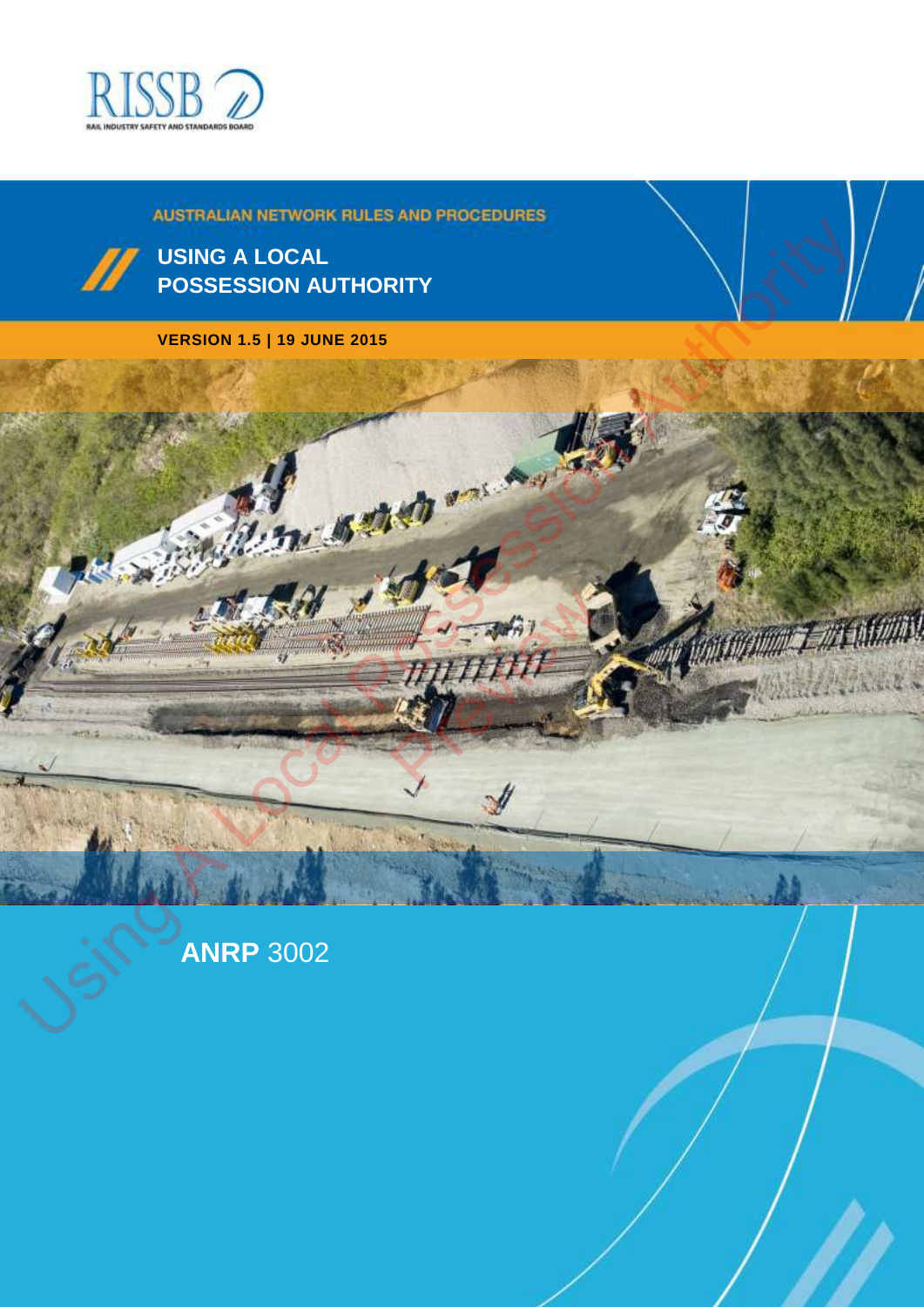#### Document Control

#### **Identification**

| <b>Identification</b>                                                                                                                                                                                                                                                                                                                                                                                                                                                                                                                                                                       |                       |                            |                                               |
|---------------------------------------------------------------------------------------------------------------------------------------------------------------------------------------------------------------------------------------------------------------------------------------------------------------------------------------------------------------------------------------------------------------------------------------------------------------------------------------------------------------------------------------------------------------------------------------------|-----------------------|----------------------------|-----------------------------------------------|
| <b>Document Title</b>                                                                                                                                                                                                                                                                                                                                                                                                                                                                                                                                                                       | <b>Number</b>         | <b>Version</b>             | <b>Date</b>                                   |
| ANRP 3002 USING A LOCAL POSSESSION AUTHORITY                                                                                                                                                                                                                                                                                                                                                                                                                                                                                                                                                | 1.0                   | Approved                   | 03 March 2009                                 |
| ANRP 3002 USING A LOCAL POSSESSION AUTHORITY                                                                                                                                                                                                                                                                                                                                                                                                                                                                                                                                                | 1.1                   | Approved                   | 28 April 2009                                 |
| ANRP 3002 USING A LOCAL POSSESSION AUTHORITY                                                                                                                                                                                                                                                                                                                                                                                                                                                                                                                                                | 1.2                   | Approved                   | <b>16 March 2011</b>                          |
| ANRP 3002 USING A LOCAL POSSESSION AUTHORITY                                                                                                                                                                                                                                                                                                                                                                                                                                                                                                                                                | 1.3                   | Approved                   | 20 March 2013                                 |
| ANRP 3002 USING A LOCAL POSSESSION AUTHORITY                                                                                                                                                                                                                                                                                                                                                                                                                                                                                                                                                | 1.4                   | Approved                   | 10 June 2014                                  |
| ANRP 3002 USING A LOCAL POSSESSION AUTHORITY                                                                                                                                                                                                                                                                                                                                                                                                                                                                                                                                                | 1.5                   | Approved                   | 19 June 2015                                  |
| <b>Document History</b>                                                                                                                                                                                                                                                                                                                                                                                                                                                                                                                                                                     |                       |                            |                                               |
| <b>Publication Version</b>                                                                                                                                                                                                                                                                                                                                                                                                                                                                                                                                                                  | <b>Effective Date</b> | Page(s)<br><b>Affected</b> | <b>Reasons for and Extent</b><br>of Change(s) |
| <b>VERSION 1.0</b>                                                                                                                                                                                                                                                                                                                                                                                                                                                                                                                                                                          | 03 March 2009         | <b>ALL</b>                 | Approval to Issue                             |
| <b>VERSION 1.1</b>                                                                                                                                                                                                                                                                                                                                                                                                                                                                                                                                                                          | 28 April 2009         | <b>ALL</b>                 | Approval to Issue                             |
| <b>VERSION 1.2</b>                                                                                                                                                                                                                                                                                                                                                                                                                                                                                                                                                                          | 16 March 2011         | 4, 5, 6, 7, 8 of 8         | <b>Amendment Number 1</b>                     |
| <b>VERSION 1.3</b>                                                                                                                                                                                                                                                                                                                                                                                                                                                                                                                                                                          | 20 March 2013         | 2, 7.8 of 8                | <b>Amendment Number 3</b>                     |
| <b>VERSION 1.4</b>                                                                                                                                                                                                                                                                                                                                                                                                                                                                                                                                                                          | 10 June 2014          | 2, 7 of 8                  | <b>Amendment Number 4</b>                     |
| <b>VERSION 1.5</b>                                                                                                                                                                                                                                                                                                                                                                                                                                                                                                                                                                          | 19 June 2015          | $5$ of $8$                 | <b>Amendment Number 5</b>                     |
| <b>Authorisation</b><br><b>KB Taylor</b><br><b>CEO RISSB</b><br>19 June 2015<br><b>Distribution and Change</b><br>The RISSB maintains the master for this document and publishes the current version on the RISSB<br>website. Any changes to the content of this publication require the version number to be updated.<br>Changes to this publication must be approved according to the procedure for developing RISSB<br>products. The electronic content of the document is available to Rail Infrastructure Managers at any<br>time providing the access agreement with RISSB is signed. |                       |                            |                                               |

#### Document History

| <b>Publication Version</b> | <b>Effective Date</b> | Page(s)<br><b>Affected</b> | <b>Reasons for and Extent</b><br>of Change(s) |
|----------------------------|-----------------------|----------------------------|-----------------------------------------------|
| <b>VERSION 1.0</b>         | 03 March 2009         | <b>ALL</b>                 | Approval to Issue                             |
| <b>VERSION 1.1</b>         | 28 April 2009         | <b>ALL</b>                 | Approval to Issue                             |
| <b>VERSION 1.2</b>         | 16 March 2011         | 4, 5, 6, 7, 8 of 8         | <b>Amendment Number 1</b>                     |
| <b>VERSION 1.3</b>         | 20 March 2013         | 2, 7, 8 of 8               | <b>Amendment Number 3</b>                     |
| <b>VERSION 1.4</b>         | 10 June 2014          | 2, 7 of 8                  | Amendment Number 4                            |
| <b>VERSION 1.5</b>         | 19 June 2015          | $5$ of $8$                 | Amendment Number 5                            |
| Authorisation              |                       |                            |                                               |

#### **Authorisation**

### Distribution and Change